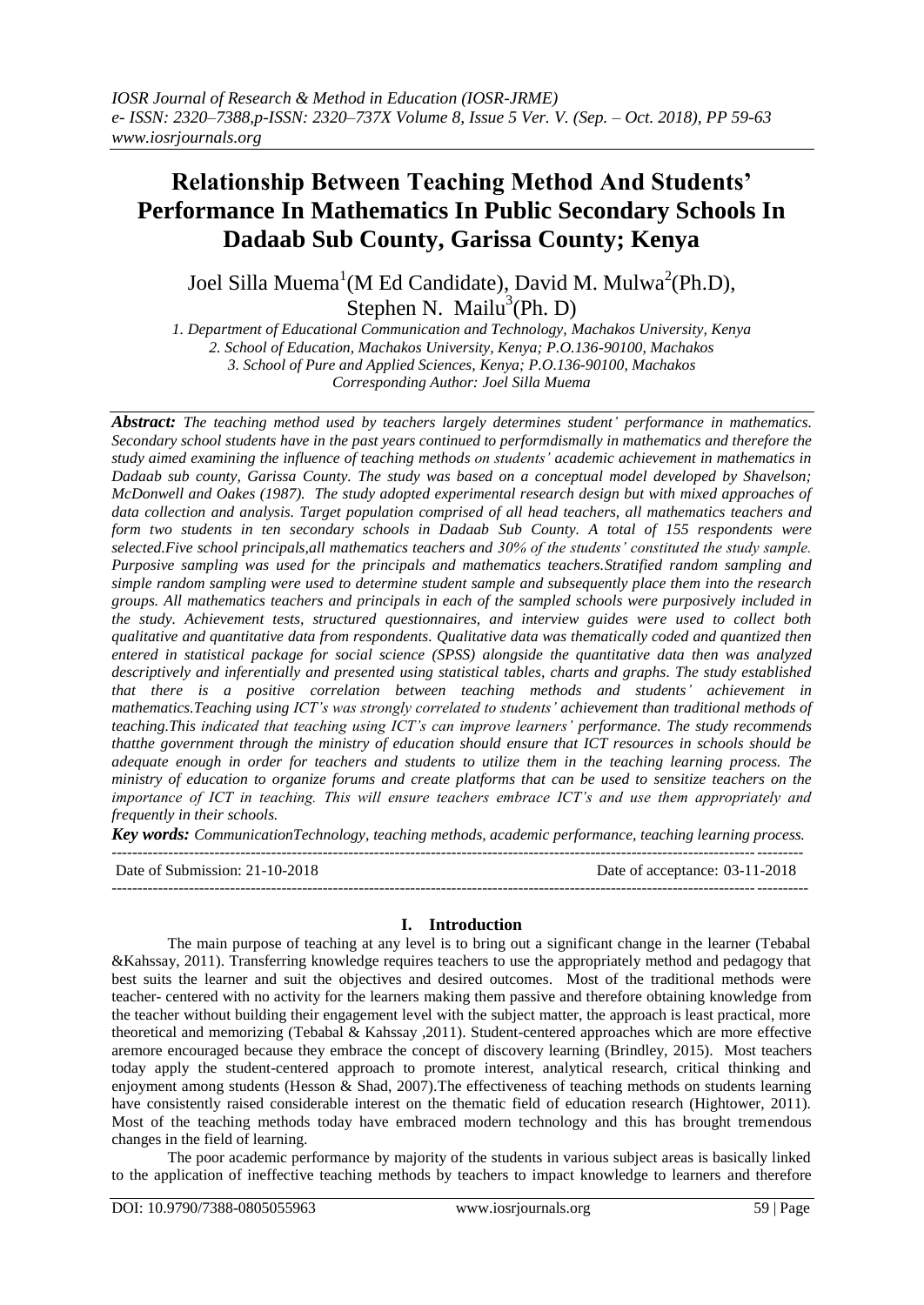teachers need to be conversant with numerous teaching strategies (Adunola, 2011).ICT's have been proven to play an important role in the teaching-learning process as it provides learners with the understanding, skills and knowledge necessary for scientific research, thus improving their standards of living (Munishi, 2004). They also enable learners to acquire problem-solving and decision-making skills, which provide ways of thinking and inquiry. With the rapid usage of Information and Communication Technology resources (e.g. internet), ICT based teaching-learning applications are considered an effective alternative to traditional teaching methods because it presents students with unlimited opportunities to demonstrate the mastery of contents taught (Lei & Zhao, 2007).

Meta-analytic studies about the relationship between ICT and pupils' achievement in comparison with traditional instruction have shown that ICT have a positive impact on pupils' achievement level (Lei, 2007). A Meta-analysis study revealed that on average, students who used ICT-based instruction scored higher than students without computers. The students also learn more in less time and like their classes more when ICTbased instruction was included (Song &Kang, 2012). The findings may also be clouded by the influence of teachers' perception towards use of ICT and whether or not teachers were ICT compliant or trained. In addition, one roadblock that relates to teachers' attitude and perceptions towards ICT's affects the integration of ICT in learning. Some teachers prefer old traditional method for the fear of technology and lack of adequate skills. They may feel inadequate to use ICT's and if they try and fail theyget embarrassed and would shy away from them hence apply old traditional teaching methods they are familiar with. These were the research gaps which this study sought to address.

## **1.2 Objective**

To establish the effect of teaching methods on students' academic achievement in mathematics in public secondary schools in Dadaab sub county,Garissa County.

## **1.3 Research Hypothesis**

The method of teaching does not significantly influence students' achievement in mathematics in public secondary schools in Dadaab sub county, Garissa County.

## **II. Literature Review**

The primary purpose of teaching at any level of education is to bring a fundamental change in the learner (Tebabal & Kahssay, 2011). The poor academic performance by the majority students is fundamentally linked to application of ineffective teaching methods by teachers to impact knowledge to learners (Adunola, 2011). Substantial research on the effectiveness of teaching methods indicates that the quality of teaching is often reflected by the achievements of learners. Adunola (2011) indicated that in order to bring desirable changes in students, teaching methods used by educators should be best for the subject matter. Furthermore, Bharadwaj and Pal (2011) opined that teaching methods work effectively mainly if they suit learners' needs since every learner interprets and responds to questions in a unique way. As such, alignment of teaching methods with students' needs and preferred learning influence students' academic attainments. ICT's have been proven to play an important role in the teaching-learning process as it provides learners with the understanding, skills and knowledge necessary for scientific research, thus improving their standards of living (Munishi, 2004). They also enable learners to acquire problem-solving and decision-making skills, which provide ways of thinking and inquiry. With the rapid usage of Information and Communication Technology resources (e.g. internet), ICT based teaching-learning applications are considered an effective alternative to traditional teaching methods because it presents students with unlimited opportunities to demonstrate the mastery of contents taught (Lei & Zhao, 2007).

## **III. Research Methodology**

The study adopted an experimental design because of its ability to provide better understanding of the research problem and detailed data which well analyzed clearly depicted the extent of the problem. The researcher collected data from the respondents by use of questionnaires, interview guides and achievement tests from the learners. In this case, the researcher divided the learners into two groups: experimental and control group. Treatment (teaching using ICT tools) was given to the experimental group while the control group received no treatment.Achievement tests were used to measure students' achievement in mathematics through pre-test and post-test. The results each wereanalyzed descriptively and inferentially. For the inferential statistics, The Pearson Chi- Squaretest for independence was determined to show the relationship between the variables. T-test for independent groups was determined to assess whether a significant difference existed in the mean achievement of the two study groups. Qualitative data was analyzed through categorization of the data into themes then coded and entered into a computer program for analysis The collection and analysis of quantitative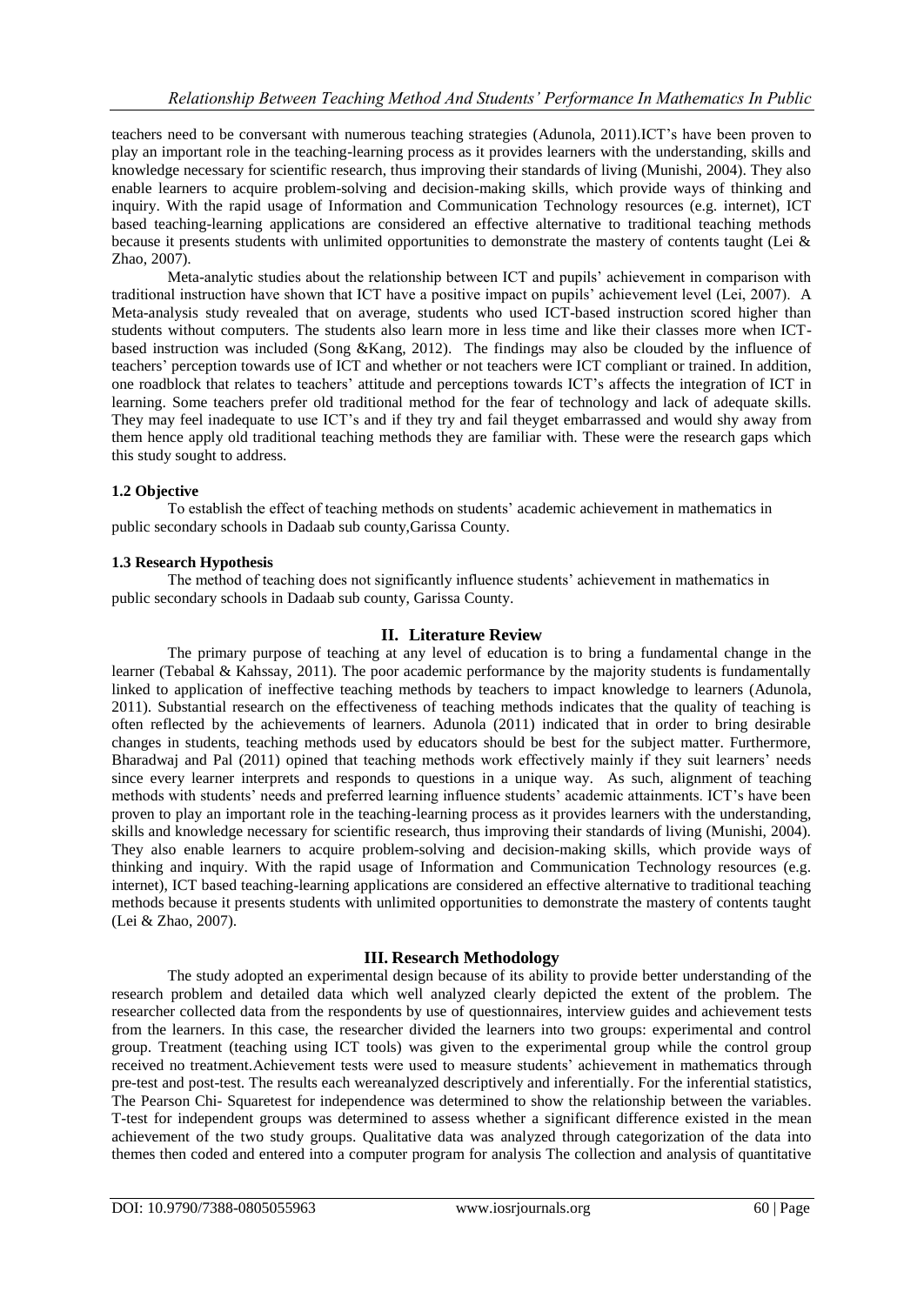and qualitative data was done concurrently though separately so that the researcher could understand the research problem properly.

#### **Findings and Discussion**

#### **4.1 Findings on the Influence of teaching method on students' academic achievement in mathematics**

The study sought to establish the methodologies adopted by teachers in the teaching of mathematics. The teachers were therefore asked to indicate the frequency with which they used the particular methodologies. This was based on a likert scale where Very Often-rated 1; Often – rated 2, Sometimes – rated 3; Rarely – rated 4, and Never, rated 5. Table 4.1 presents the findings

| <b>Table 4.1.</b> Descriptive statistics on teaching includuologies used by teachers |    |                  |                |        |                 |  |  |  |
|--------------------------------------------------------------------------------------|----|------------------|----------------|--------|-----------------|--|--|--|
| Methodology                                                                          |    | <b>Minimum</b>   | <b>Maximum</b> | Mean   | <b>Std. Dev</b> |  |  |  |
|                                                                                      |    |                  |                |        |                 |  |  |  |
| Pure traditional methods                                                             | 30 | .00 <sub>1</sub> | 3.00           | .9000  | .80301          |  |  |  |
| ICT integrated methods                                                               |    | .00              | 5.00           | 3.0741 | 95780           |  |  |  |

**Table 4.1: Descriptive statistics on teaching methodologies used by teachers**

From table, it is evident that majority of the teachers often applied traditional methods as opposed to the use of ICT resources. This is according to the means of 1.90 and 3.07 respectively. This implied that teachers were yet to fully embrace the integration of ICT's in the teaching of mathematics in public secondary schools in Dadaab sub-county. When the teachers were asked to draw a comparison between traditional and ICT methods in as far as the contribution to better student achievement was concerned, 21 (70%) of them responded in favor of ICT while nine (30%) cited traditional methods. Similarly, 87.5% of the principals favored the use of ICT and the rest (12.5%) teamed up for traditional methods. This is consistent with Munishi, (2004) who maintained that ICT's play an important role in the teaching-learning process as it provides learners with the understanding, skills and knowledge necessary for scientific research, thus improving their standards of living

The teachers were also required to rate the achievement of their students in mathematics. The results are as presented in Table 4.2

| Rating    | <b>Teachers</b> |             | <b>Principals</b> |          |  |
|-----------|-----------------|-------------|-------------------|----------|--|
|           | Frequency       | Percent     | Frequency         | Percent  |  |
| Excellent |                 | ر. ر        | -                 | -        |  |
| Good      | U               | 222<br>JJ.J |                   | ل د که 1 |  |

Average 16 16 53.3 5 5 62.5 Below Average 1 3 10.0 2 25.0 **Total 30 100.0 100.0**

**Table 4.2:Teachers' ratings of student performance in mathematics**

From above results in tabular form, 33.3% and 53.3% had rated student achievement in mathematics as good and average respectively. Only 3.3% rated student achievement as excellent while 10% indicated a below average achievement. For the principals, 12.5% rated the achievement as good, 62.5% as average and 25% as below average. This meant that students' achievement in the sampled schools was far from impressing. From the raw scores of the pre-test and the post-test, descriptive analysis was done to obtain minimum and maximum scores in each test, the means of each test and the standard deviations. Tables 4.2 below summarizes the analyses of control and experimental groups respectively

| 4.3: Descriptive analysis of test scores of control group |    |                |                |         |                       |  |  |
|-----------------------------------------------------------|----|----------------|----------------|---------|-----------------------|--|--|
| Group                                                     |    | <b>Minimum</b> | <b>Maximum</b> | Mean    | <b>Std. Deviation</b> |  |  |
| Control (pre-test)                                        | 60 | 4.00           | 60.00          | 35.0500 | 12.66173              |  |  |
| Control (post-test)                                       | 60 | 5.00           | 64.00          | 37.8000 | 12.70500              |  |  |

|  | 4.3: Descriptive analysis of test scores of control group |  |  |  |  |  |
|--|-----------------------------------------------------------|--|--|--|--|--|
|--|-----------------------------------------------------------|--|--|--|--|--|

| Descriptive analysis of test scores of experimental group |  |  |  |  |  |  |
|-----------------------------------------------------------|--|--|--|--|--|--|
|-----------------------------------------------------------|--|--|--|--|--|--|

| -----                    |     |       |       |         |                   |  |  |
|--------------------------|-----|-------|-------|---------|-------------------|--|--|
| Group                    | . . | Min   | Max   | Mean    | Std.<br>Deviation |  |  |
| Experimental (pre-test)  | 60  | 1.00  | 62.00 | 35.5000 | 12.78969          |  |  |
| Experimental (post-test) | 60  | 22.00 | 78.00 | 40.8833 | 12.59821          |  |  |

From the table, the means of the pre-test for both the control and the experimental group are almost the same. However, the post-test analysis shows variation in means but to different magnitudes. The control group registered a small positive deviation in mean score of +2.75 while the experimental group registered an appreciable deviation of +5.3833. With regards to the individual scores, the control group realized a marginal improvement from a maximum of 60 in the pretest to 64 on the post test. On the other hand, the experimental group recorded a maximum score of 62 in the pretest but managed a maximum of 78 in the post test. The slight improvement in achievement for the control group could be attributed to the fact that the learners were being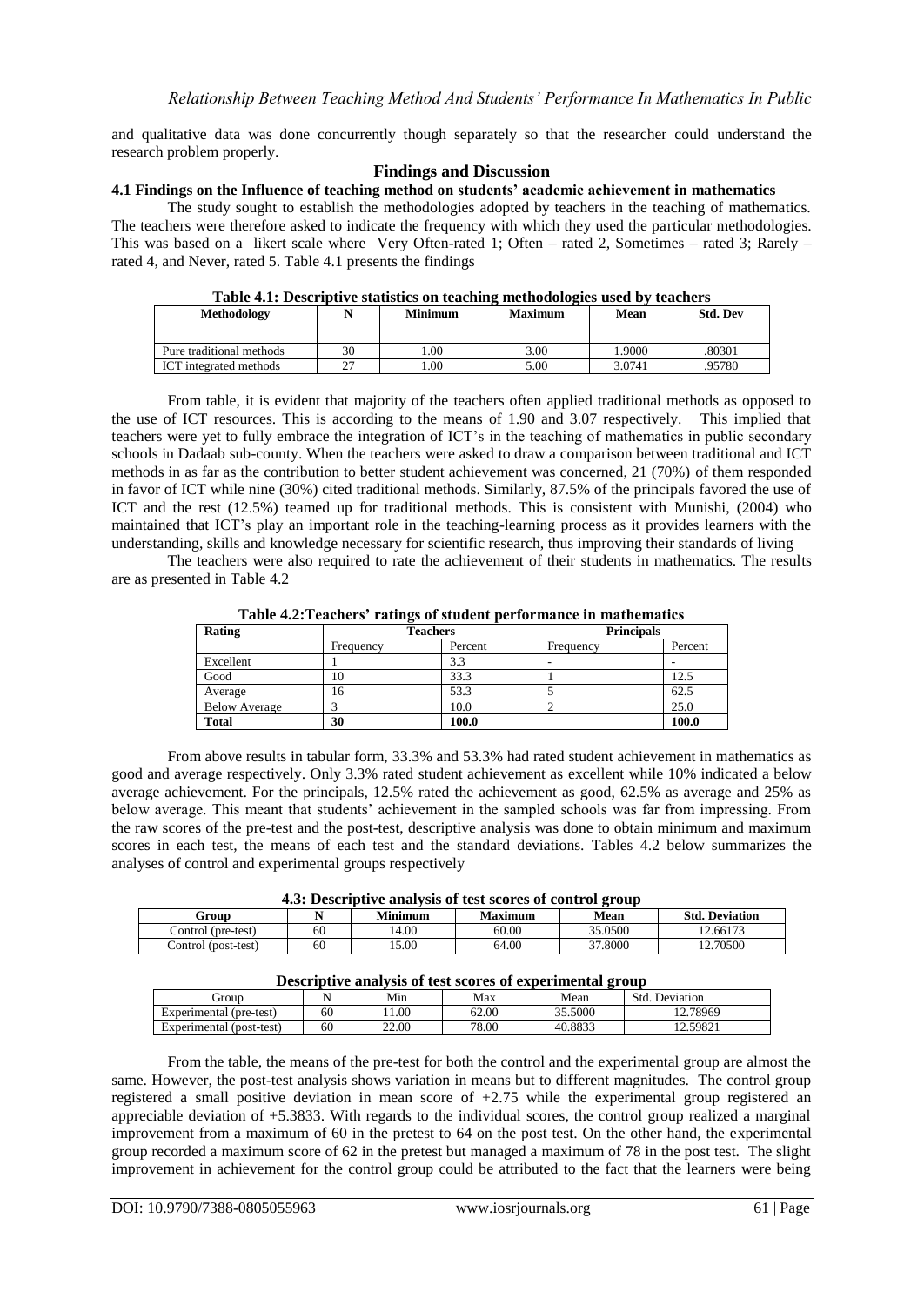taught and assessed on the topics for a second time. However, for the experimental group, the noticeable improvement could be as a result of the intervention that was made in the teaching approach by integrating the use of ICT in teaching.

#### **4.2 Inferential Analysis**

Based on these findings, the researcher was interested in establishing whether student achievement in mathematics was related to the teaching methodology used. To do so, bivariate correlation analysis was done and the results presented in table 4.3

| <u>collective of the collective companies and the collective mathematically therefore all themselves and</u> |                     |                            |                               |                        |  |  |  |  |
|--------------------------------------------------------------------------------------------------------------|---------------------|----------------------------|-------------------------------|------------------------|--|--|--|--|
|                                                                                                              |                     | <b>Traditional methods</b> | <b>ICT</b> integrated methods | student achievement in |  |  |  |  |
| <b>Method</b>                                                                                                |                     |                            |                               | math                   |  |  |  |  |
|                                                                                                              |                     |                            |                               |                        |  |  |  |  |
| Pure traditional methods                                                                                     | Pearson Correlation |                            |                               |                        |  |  |  |  |
|                                                                                                              | $Sig. (2-tailed)$   |                            |                               |                        |  |  |  |  |
| ICT integrated methods                                                                                       | Pearson Correlation | $.715***$                  |                               |                        |  |  |  |  |
|                                                                                                              | $Sig. (2-tailed)$   | .000                       |                               |                        |  |  |  |  |
| student achievement in math                                                                                  | Pearson Correlation | .505                       | .585                          |                        |  |  |  |  |
|                                                                                                              | $Sig. (2-tailed)$   | .126                       | .104                          |                        |  |  |  |  |
| Correlation is significant at the 0.01 level $(2$ -tailed); $n=30$                                           |                     |                            |                               |                        |  |  |  |  |
|                                                                                                              |                     |                            |                               |                        |  |  |  |  |

**4.3: Correlations between student achievement and teaching methods in mathematics**

This results indicates strong positive correlations between teaching methods and student achievement in mathematics. The use of ICT is correlated to student achievement at  $r=0.585$  but the finding is not significant as p>0.05. On the other hand, traditional methods of teaching are correlated to student achievement and the finding is not significant ( $r=0.505$ ,  $p>0.05$ ). The findings show that ICT is a better correlate of student achievement compared to traditional methods. It is however of importance to note the strong and significant relationship between ICT and traditional methods  $(r=.715, p<0.001)$  which means the two methods are inseparable in the teaching learning process and for a teacher to optimize student achievement in mathematics; he/she should use both methods concurrently. The findings share similarity with that of a study by Song and Kang, (2012) who found significant but positive impact on students' performance due to ICT use. Similarly, Meta-analytic studies by Lei, (2007) about the relationship between ICT and pupils' achievement in comparison with traditional instruction showed that ICT have a more positive impact on pupils' achievement than traditional methods. This difference in achievement could be attributed to the fact that ICT based teaching-learning applications are considered an effective alternative to traditional teaching methods because it presents students with unlimited opportunities to demonstrate the mastery of contents taught

The study went ahead to establish whether differences existed in the mean performance of students taught using ICT (experimental group) and those taught using traditional methods (control group). This was done by conducting t-tests of independent samples and the results are summarized by Table 4.4

|                                      | t-test for Equality of Means |        |                   |                 |                          |  |  |
|--------------------------------------|------------------------------|--------|-------------------|-----------------|--------------------------|--|--|
|                                      |                              | Df     | $Sig. (2-tailed)$ | Mean Difference | Std. Error<br>Difference |  |  |
|                                      |                              |        |                   |                 |                          |  |  |
| Equal variances assumed              | 8.292                        | 58     | .000              | 21.35556        | 2.57550                  |  |  |
| Equal<br>not<br>variances<br>assumed | 8.207                        | 23.630 | .000              | 21.35556        | 2.60198                  |  |  |

**Table 4.4: T-test for Independent Samples**

n=60

The analysis in the table above, depict a significant difference in the mean achievement between students taught using ICT and those taught using traditional methods (for equal assumed variance, t=8.292, p<0.001). This means that the use of ICT in the teaching of mathematics significantly and positively influence students' achievement in mathematics. Based on this finding, the null hypothesis that the teaching methodology does not significantly influence student achievement was rejected. This implies that, in order to bring desirable changes in students, teaching methods used by educators should be best for the subject matter and should suit learners' needs since every learner interprets and responds to questions in a unique way as such, alignment of teaching methods with students' needs and preferred learning influence students' academic attainments.